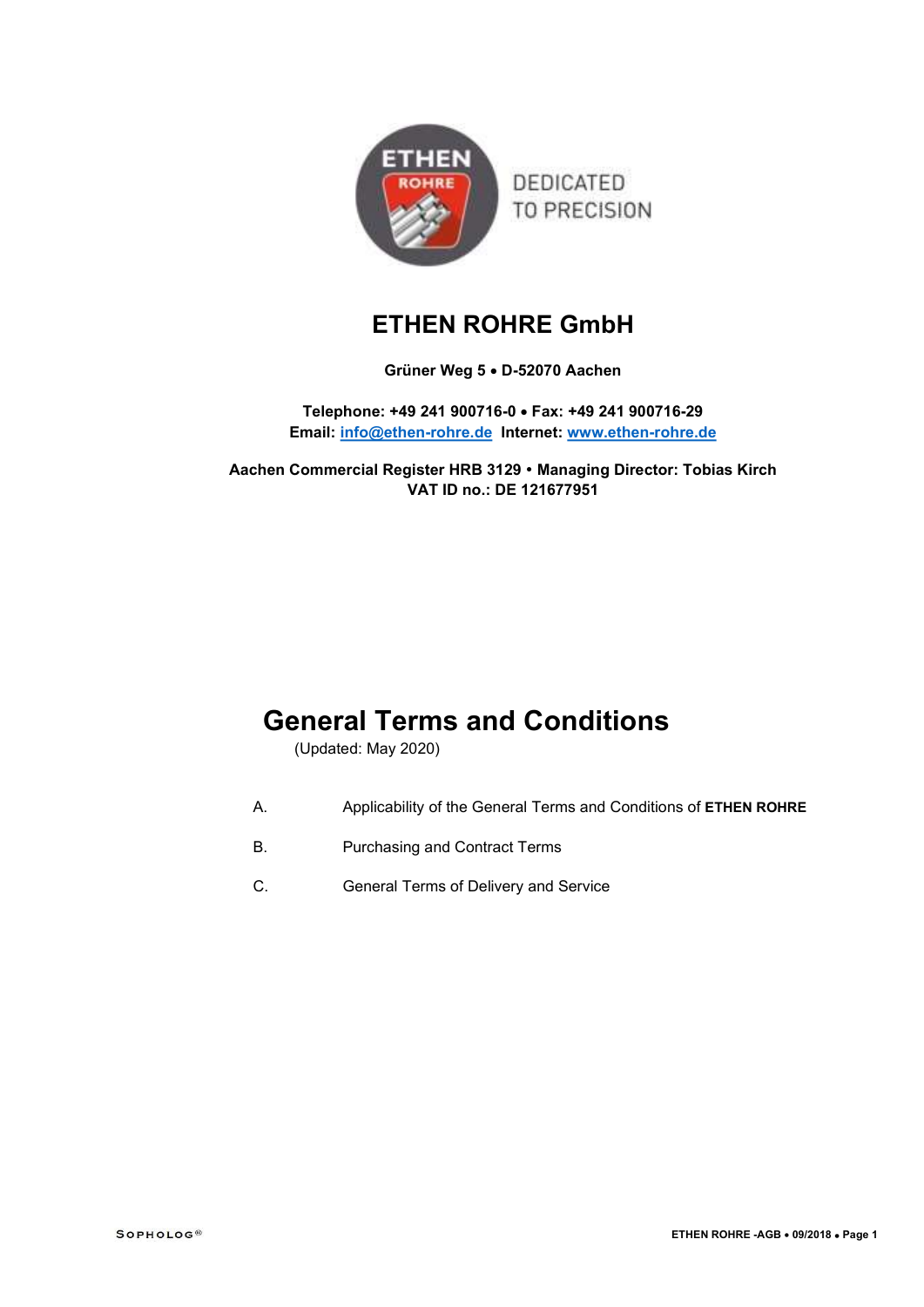

# A. Applicability of the General Terms and Conditions of ETHEN ROHRE

## A.1

These Terms and Conditions shall apply to all business relationships between ETHEN ROHRE and its contracting parties, even if specific reference to the Terms and Conditions is no longer made in individual transactions, provided that the contracting party is an entrepreneur (Section 14 German Civil Code (BGB)), a legal entity under public law or a special fund under public law.

In these Terms and Conditions, the term "contracting parties" refers to parties that conduct business with ETHEN ROHRE as service providers and/or customers.

# A.2

These Terms and Conditions shall apply exclusively and in all cases. Deviating, conflicting or supplementary general terms and conditions of the contracting party shall become part of the contract only if and in so far as **ETHEN ROHRE** has expressly agreed to their applicability in writing.

Individual agreements concluded with the contracting party in individual cases (including collateral agreements, supplements and amendments) shall always have priority over these Terms and Conditions. In the absence of evidence to the contrary, a written contract or the written confirmation of ETHEN ROHRE shall be authoritative as far as the content of such agreements is concerned.

# A.3

References to the applicability of statutory provisions are for clarification purposes only. Statutory provisions thus apply even without such clarification, provided they are not directly amended or expressly excluded in these Terms and Conditions.

## B. Purchasing and Contract Terms

## B.1

The contracts awarded and orders placed by ETHEN ROHRE are governed exclusively by the Purchasing and Contract Terms of ETHEN **ROHRE** 

## B.2

Unless otherwise specified in these Terms and Conditions, all contracts awarded and orders placed by ETHEN ROHRE shall be processed exclusively on the basis of the statutory provisions.

## B.3

Subject to subsequent invoice verification, ETHEN ROHRE shall pay

- $\triangleright$  within 14 days of the receipt of the invoice less 3% cash discount
- $\geq$  or within 30 days without any deductions.

## B.4

If goods arrive prematurely, the invoice shall be dated to the delivery date contractually requested by **ETHEN ROHRE**. The value date will be deemed to be the date of receipt of the invoice.

## B.5

In the case of defective goods or performance or partial delivery in breach of contract, the invoice shall be valued as of the date of flawlessness/complete delivery. The value date will be deemed to be the date of receipt of the invoice.

## B.6

The contracting party shall provide **ETHEN** ROHRE warranty and compensation for damages in the statutory scope and for the statutory period.

In particular, the contracting party shall also be liable to ETHEN ROHRE, regardless of fault, for expenses incurred for the removal and installation or mounting of the (defective) item, pursuant to the statutory provisions (in particular Sections 439 (3), 445a German Civil Code (BGB)).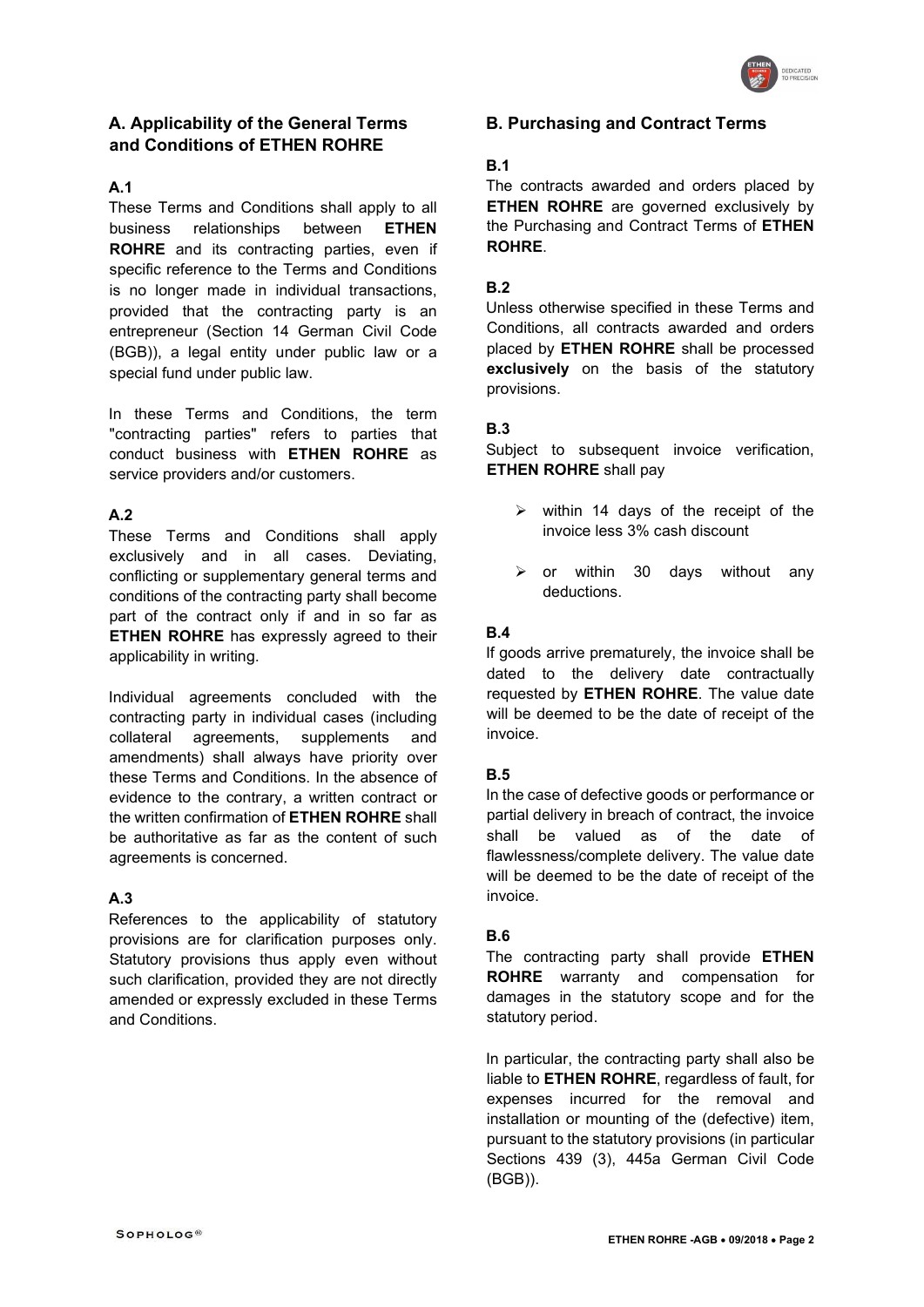

# B.7

The place of performance and payment for both parties is the registered office of ETHEN ROHRE.

# B.8

The courts of Aachen, Germany, shall have jurisdiction for all disputes arising from or in connection with the contractual relationship between the contracting party and **ETHEN** ROHRE.

In the aforesaid case, **ETHEN ROHRE** may also bring action against the contracting party at its registered office.

Overriding statutory provisions, in particular regarding exclusive responsibilities, remain unaffected.

# B.9

The laws of the Federal Republic of Germany shall apply, to the exclusion of international uniform law, in particular the UN Convention on Contracts for the International Sale of Goods (CISG).

# C. General Terms of Delivery and **Service**

C.1. Conclusion of Contract / Content of the Contract / Specifications / Tolerances

# C.1.01

The following regulations shall apply where ETHEN ROHRE delivers goods or performs services.

## C.1.02

The content of the respective contract is determined by the written confirmation of order by ETHEN ROHRE, if applicable in conjunction with the specifications created by **ETHEN** ROHRE. Oral agreements in connection with the conclusion of contracts with employees of ETHEN ROHRE, who are not authorised to represent the company, require the written confirmation of ETHEN ROHRE in order to be effective.

# C.1.03

Information about the properties of the products and services of ETHEN ROHRE shall be attributed to **ETHEN ROHRE** only if this information originates from ETHEN ROHRE or is provided at the express order of **ETHEN** ROHRE, is expressly authorised by ETHEN ROHRE, or ETHEN ROHRE was aware or must have been aware of said statements and did not distance itself from them within a reasonable period. Assistants of ETHEN ROHRE within the meaning of Section 434 (1) German Civil Code (BGB) do not include authorised dealers and customers of ETHEN ROHRE who act as resellers. Adequate correction of information on characteristics within the meaning of Section 434 (1) German Civil Code (BGB) may in any case be made on the website of ETHEN ROHRE at www.ethen-rohre.de.

# C.1.04

Information on characteristics attributable to ETHEN ROHRE which contains measurable values shall be subject to a tolerance of  $\pm 3\%$ .

Exceeding the tolerance of  $\pm$  3% shall not automatically lead to the assumption of a defect.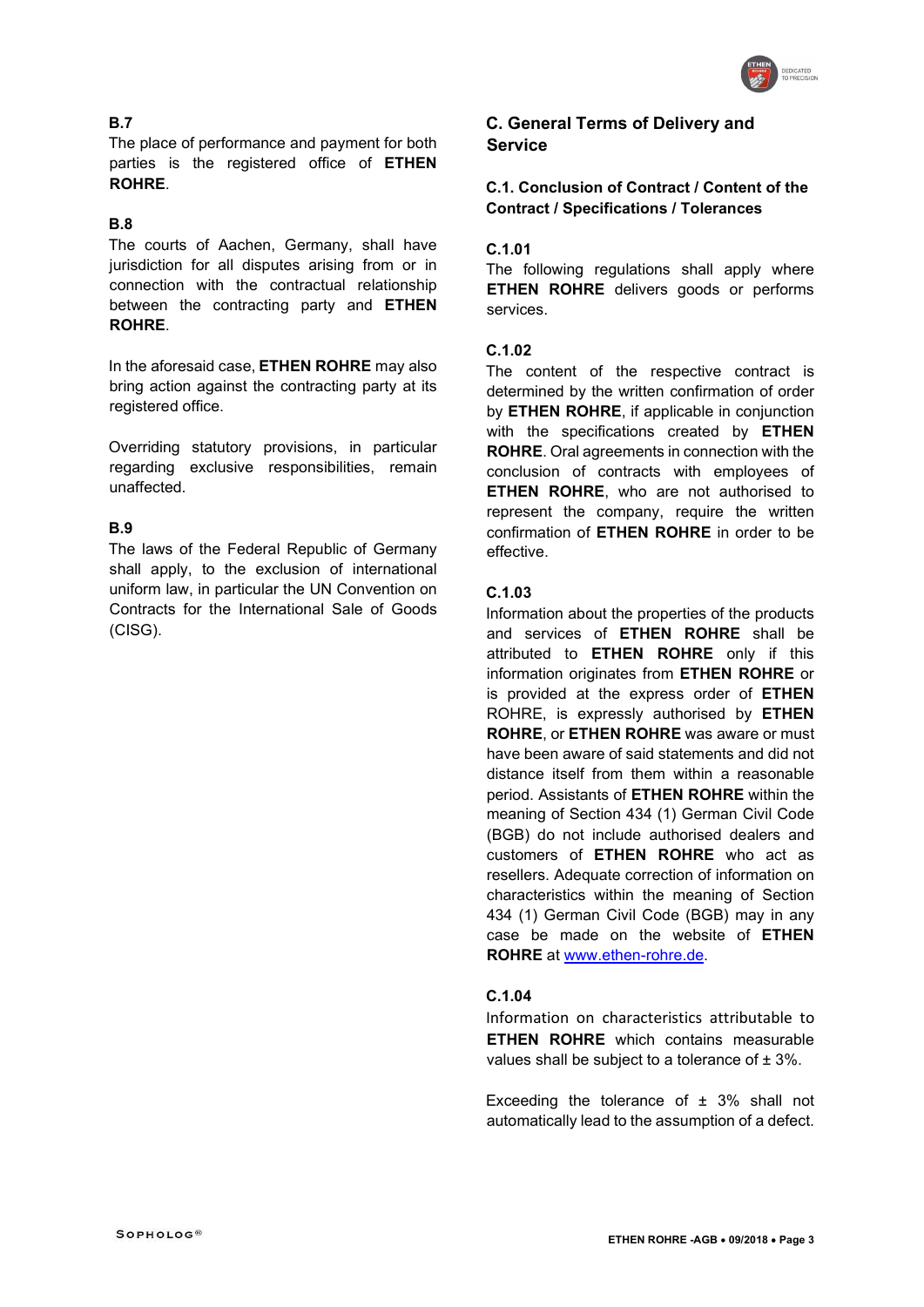

## C.2. Company Logos and Trademarks

**ETHEN ROHRE** is entitled to affix its own company logos and trademarks. The customer is prohibited from removing such marks affixed by ETHEN ROHRE.

#### C.3. Shipment / Risk / Insurance

#### C.3.01

Delivery is ex works/warehouse of ETHEN ROHRE. At the customer's request and expense, the goods shall be sent to a different destination [Mail order purchase]. Unless otherwise agreed, ETHEN ROHRE is entitled to determine the mode of dispatch (in particular, the forwarder, the route and the packaging).

#### C.3.02

The place of performance for the delivery and any subsequent performance is **ETHEN** ROHRE's place of business.

#### C.3.03

The risk of accidental loss and accidental deterioration of goods shall pass to the customer at the latest when the goods are delivered to the customer, or, in the case of mail order purchases, when the goods are handed over to the carrier or other person charged with performing the shipment.

Where acceptance has been agreed, this shall be decisive for the transfer of risk. In all other respects, the statutory provisions of the law applicable to contracts for works and services shall also apply mutatis mutandis to an agreed acceptance. Default of acceptance on the part of the customer is equivalent to handover and/or acceptance.

#### C.3.04

If dispatch is delayed owing to circumstances for which the customer is responsible, the risk shall pass to the customer once the shipment is ready for dispatch or upon provision on the agreed delivery date. This shall also apply in other cases in which ETHEN ROHRE is not responsible for the delay in dispatch.

#### C.3.05

The delivery shall only be insured at the customer's request and then at the customer's expense.

#### C.3.06

In the event that, contrary to the above, international delivery clauses are agreed, the INCOTERMS 2010 of the International Chamber of Commerce (ICC) in Paris shall apply.

## C.4. Delivery Time/ Fixed-Date Purchases / Delay in Delivery

## C.4.01

Delivery dates refer to a time, whether a specific day or a calendar week etc., on which the delivery is to occur.

Delivery **periods** refer to the period within which delivery must take place.

Delivery **time** is the generic term for delivery dates and delivery periods.

#### C.4.02

Any agreed delivery **periods** shall apply ex works unless expressly agreed otherwise. Such delivery periods shall commence at the time specified in the order, however at the earliest once the documents, permits, requests and dispatch addresses to be provided by the customer have been received, all details of the order have been clarified and the customer has made any agreed down payments or furnished any agreed securities.

#### C.4.03

If a delivery **period** has been agreed, this shall be extended appropriately if the customer is delayed in providing the documents, permits, dispatch address notifications, advance payments or securities due. The same shall apply if a delivery **date** has been agreed.

#### C.4.04

A corresponding postponement of delivery dates or the extension of delivery times shall also take place if the requirements for the services to be provided by **ETHEN ROHRE**, which must be fulfilled directly by the customer or by third parties, are not fulfilled in due time.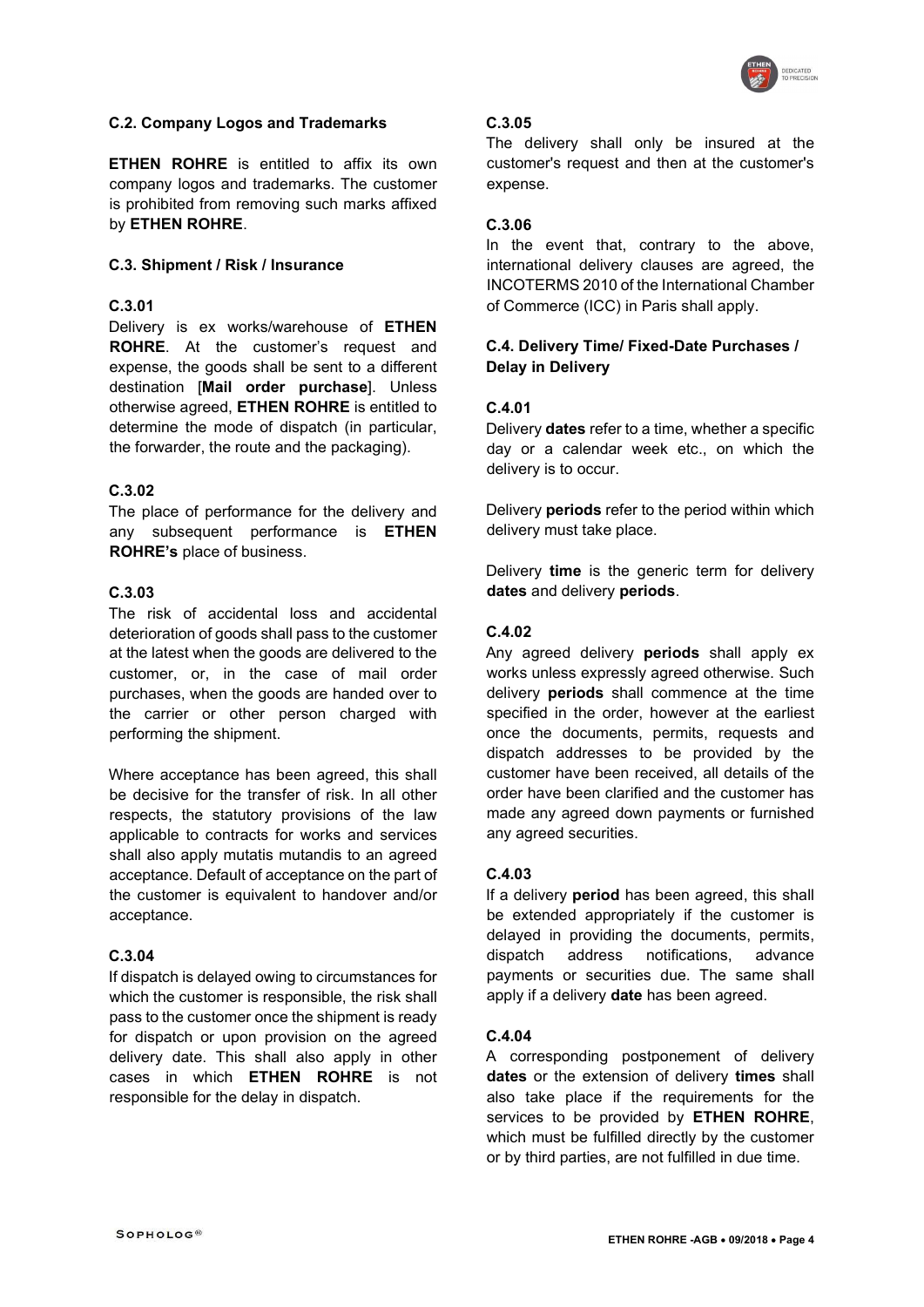

# C.4.05

If the customer requests changes to the order after order confirmation, the delivery period shall commence only upon confirmation of the change by ETHEN ROHRE. The delivery date shall be postponed accordingly.

## C.4.06

The delivery time shall be duly extended in the event of unforeseen obstacles that ETHEN ROHRE cannot avert despite exercising the care deemed reasonable under the circumstances of the case, e.g. natural disasters, epidemics and pandemics, blockades, war, terrorist attacks, strikes, lockouts and other industrial unrest, confiscation, embargo and other restrictions on trade, total or partial failure of subcontractors, explosions, fire and the collapse of infrastructure, or other circumstances for which ETHEN ROHRE is not responsible, unless ETHEN ROHRE has assumed the procurement risk or a delivery guarantee by way of exception. In the aforementioned case, ETHEN ROHRE also has the right to rescind the contract, provided that the impediment to performance is not just temporary.

#### C.4.07

Fixed-date purchases must be expressly agreed as such in writing.

## C.4.08

The occurrence of delay in delivery on the part of ETHEN ROHRE is determined pursuant to the statutory provisions. However, in any case the customer must send a reminder.

#### C.4.09

The customer's rights pursuant to Section C.10.02 and the statutory rights of **ETHEN** ROHRE, in particular in the case of an exclusion of the obligation to perform (e.g. due to impossibility or unreasonableness of performance and/or subsequent performance), remain unaffected.

## C.4.10

ETHEN ROHRE shall not be liable if permits to be provided by **ETHEN ROHRE**, which are a precondition for lawful delivery or performance, are delayed or are not granted at all for reasons for which ETHEN ROHRE is not responsible.

#### C.5. Excess and Short Quantities/Partial **Deliveries**

# C.5.01

**ETHEN ROHRE** shall be entitled to deliver customary excess or short quantities of up to 10% without this automatically being deemed to constitute a breach of duty or defect.

Partial deliveries are permissible to an extent that the customer can reasonably be expected to accept.

#### C.5.02

If ETHEN ROHRE makes use of its right to partial delivery or delivery of short or excess quantities, payments for goods which have already been delivered cannot be withheld on this ground.

#### C.5.03

If ETHEN ROHRE indisputably delivers partially defective goods, the customer is obliged to pay for the defect-free portion, unless the customer is able to demonstrate that it is unable to use the partial delivery or partial performance.

#### C.6. Prices

#### C.6.01

Unless otherwise agreed, prices are quoted ex works/warehouse, exclusive of packaging.

## C.6.02

In the case of mail order purchases, the customer bears the transport costs ex works or warehouse and the costs of any transport insurance that may be required.

#### C.6.03

If packaging is required, ETHEN ROHRE will package the goods pursuant to the existing regulations and proceed pursuant to Section 4 German Packaging Ordinance (VerpackV).

#### C.6.04

Prices, costs and interest rates are quoted exclusive of the applicable VAT.

## C.6.05

If the cost factors change after order confirmation, in particular the prices of raw- or auxiliary materials as well as wages and transport costs, ETHEN ROHRE may adjust the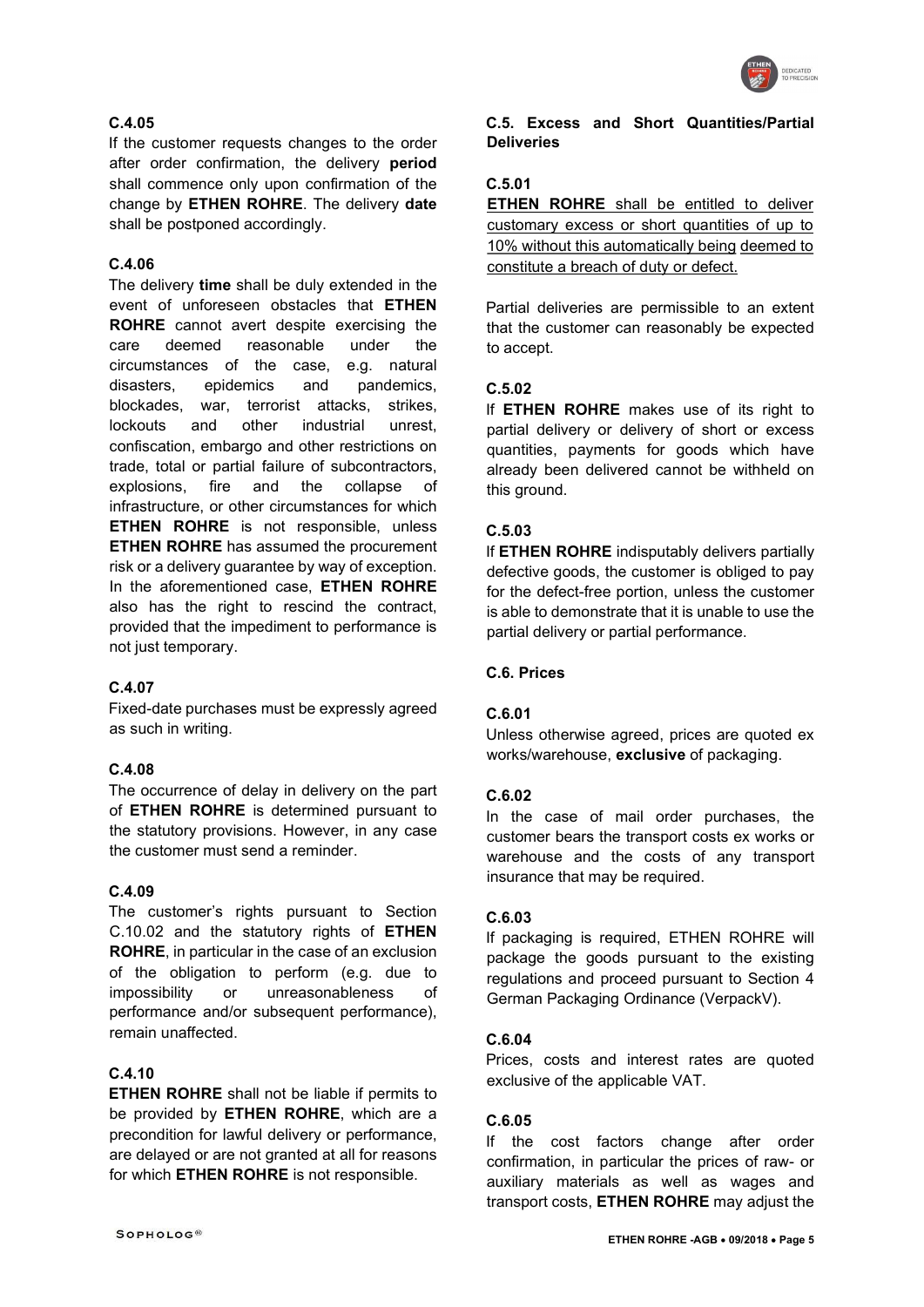

prices accordingly if there is a period of more than 4 months between order confirmation and delivery.

## C.7. Payment Terms / Prohibition Against Offsetting / Deterioration of Financial **Situation**

## C.7.01

Advance payments are subject to the provisions of the German Value-Added Tax Act (UStG).

#### C.7.02

Unless otherwise agreed, payments are due immediately and without deduction.

#### C.7.03

Payments to be made to ETHEN ROHRE are due within 10 days after receipt of the invoice at the latest. After this time, the customer shall be in default of payment.

## C.7.04

If the customer is in default of payment, the applicable statutory default interest rate shall apply.

**ETHEN ROHRE** reserves the right to claim compensation for more extensive damage or loss.

#### C.7.05

The customer may only offset against undisputed or legally-confirmed claims.

#### C.7.06

Excepting cases pursuant to C.7.05, the customer has no right of retention.

However, the customer's rights pursuant to Section 320 German Civil Code (BGB) shall remain unaffected in the event of defects in the delivery, in particular pursuant to Section C.9.06 sentence 2.

## C.7.07

Should the customer's financial situation deteriorate significantly after entry into the contract or – if the customer's declaration of intent is required for entry into the contract  $$ after the last declaration of intent by ETHEN ROHRE aimed at entry into the contract, ETHEN ROHRE may, at the option of ETHEN ROHRE, demand advance payment or security for all deliveries and services still to be performed under the same legal relationship (Section 273 German Civil Code (BGB)). If the customer does not comply with this request. ETHEN ROHRE may rescind the said contracts or, after setting a deadline, demand damages in lieu of performance, i.e. 25% of the order amount not executed, without special proof being required. In this case, the customer shall be entitled to prove that **ETHEN ROHRE** has suffered no damage at all or only a significantly lower amount of damage than the aforementioned flat rate.

**ETHEN ROHRE** may demand compensation for damage exceeding the flat rate only if exceptionally high damage occurs in the respective individual case, where the above flat rate is to be set off against this claim.

#### C.8. Obligation to Inspect and Give Notice of **Defects**

## C.8.01

The customer may only assert claims for defects if it has duly complied with statutory inspection and reporting obligations (Sections 377, 381 German Commercial Code, HGB) and the provisions of this Section C.8.

#### C.8.02

Goods and services delivered by ETHEN ROHRE, including drawings, etc., must be checked by the customer immediately upon delivery for completeness and correctness.

#### C.8.03

Obvious defects must be reported to ETHEN ROHRE in writing without delay, at the latest within 12 days of the arrival at the destination, specifying the exact complaints. The customer must also report hidden defects in this form without undue delay after discovery.

## C.9. Customer's Warranty Claims (Warranty)

Warranty in these Terms and Conditions means: Claims based on defective performance due to delivery of defective goods or manufacture of a defective product.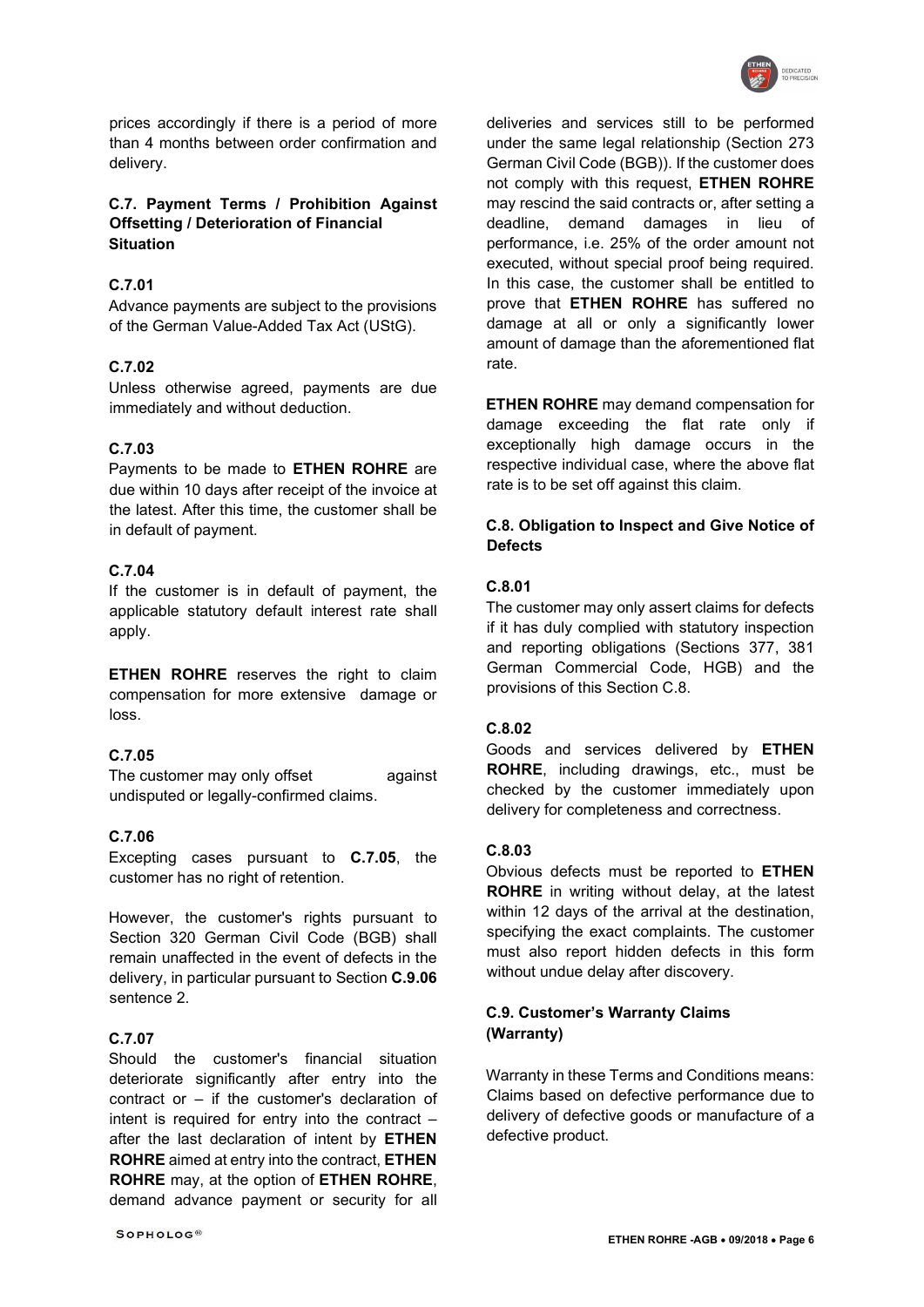

## C.9.01

Notwithstanding the limitation of liability in this Section C.9., the special statutory provisions for the final delivery of the goods to a consumer remain unaffected (supplier recourse pursuant to Sections 478, 445a, 445b German Civil Code (BGB)), with the exception of Section C. 9.14.

# C.9.02

If the customer does not comply with the inspection and reporting obligations listed under to Section C.8., ETHEN ROHRE shall not be liable for any defects not reported.

## C.9.03

The general limitation period for claims arising from material defects and defects of title is 12 months from delivery or, if an acceptance has been agreed, from acceptance.

The statutory special provisions on time-barring (in particular Sections 438 (1) no. 1 and no. 2, (3), 444, 445b German Civil Code (BGB) or § 634a (1) no. 2 and no. 3, (3) German Civil Code (BGB)) remain unaffected.

## C.9.04

The limitation period of 12 months shall also apply to contractual and non-contractual claims for damages based on a defect of the goods.

However, this shortened period of limitation shall not apply

- $\triangleright$  insofar as the cause of the damage is due to intentional behaviour or gross negligence on the part of ETHEN ROHRE or its representatives or vicarious agents;
- $\triangleright$  in the case of damage resulting from loss of life, personal injury or damage to health;
- $\triangleright$  in the event of a delay, if a fixed delivery date has been agreed;
- $\triangleright$  if a defect is fraudulently concealed;
- $\triangleright$  if ETHEN ROHRE assumes a quarantee and/or the procurement or manufacturer's risk within the meaning of Section 276 German Civil Code (BGB);

 $\triangleright$  in cases of mandatory statutory liability, especially pursuant to the German Product Liability Act (ProdHaftG).

The aforesaid regulations do not involve any reversal of the burden of proof to the detriment of the customer.

#### C.9.05

If the customer is entitled to subsequent performance, ETHEN ROHRE shall first decide whether the subsequent performance is to take place through elimination of the defect (repair) or through delivery of goods that are free of defects (replacement delivery). The right to refuse subsequent performance under the statutory provisions remains unaffected.

#### C.9.06

ETHEN ROHRE is entitled to make the subsequent performance conditional upon the payment of the due purchase price by the customer. However, the customer is entitled to withhold a portion of the purchase price that is reasonable in relation to the defect.

#### C.9.07

Work to goods delivered by ETHEN ROHRE or other services performed by ETHEN ROHRE shall only be considered defect elimination or rectification

- $\triangleright$  insofar as the deficiency has been expressly acknowledged by ETHEN ROHRE
- $\triangleright$  or insofar as notices of defects have demonstrably been submitted
- $\triangleright$  and insofar as these proven notices of defects are justified.

In the absence of these requirements, such work shall be regarded as an extra service.

## C.9.08

Apart from this, repairs or replacement deliveries by **ETHEN ROHRE** shall be rendered as extra services, unless they expressly take place in recognition of a legal obligation.

#### C.9.09

Expenses necessary for the purpose of inspection and subsequent performance, in particular transport, travel, labour and material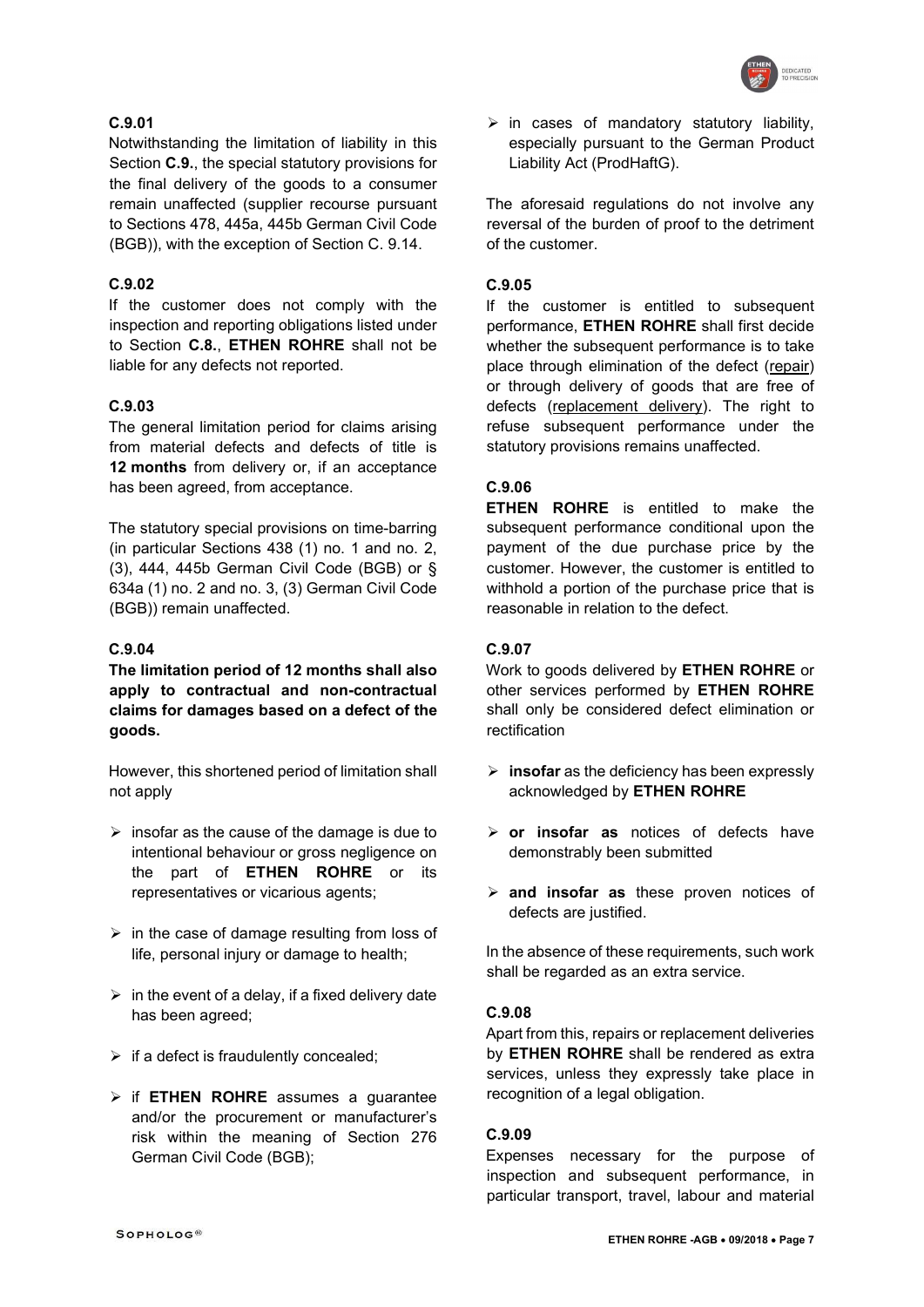

costs (Section 439 (2) German Civil Code (BGB)), shall be borne by ETHEN ROHRE if a defect actually exists. Otherwise, ETHEN ROHRE may demand reimbursement of the costs incurred as a result of the unjustified defect elimination request (in particular inspection and transport costs), unless the nonexistence of the defect was not apparent to the customer.

## C.9.10

ETHEN ROHRE's liability for reimbursement of the costs of removal and installation or the mounting of the defective item shall generally be governed by the statutory provisions (in particular § 439 (3) German Civil Code (BGB)).

#### C.9.11

The buyer must give **ETHEN ROHRE** the necessary time and opportunity to perform the repairs and replacement deliveries owed under the warranty. The buyer shall only have the right to eliminate the defect itself or using third parties and to demand reimbursement of the necessary costs from ETHEN ROHRE in urgent cases in order to avert disproportionately large damage, in which case **ETHEN ROHRE** is to be notified immediately – if possible in advance – or if ETHEN ROHRE is in default with the elimination of a defect.

## C.9.12

Where subsequent performance has failed, or a reasonable period of grace to be set by the customer for subsequent performance has expired unsuccessfully (Section 323 (1) and/or Section 281 (1) German Civil Code (BGB), or can be dispensed with pursuant to statutory provisions (Section 323 (2) and/or Section 281 (2) German Civil Code (BGB)), or may be refused by ETHEN ROHRE pursuant to Section 439 (4) German Civil Code (BGB) and/or Section 635 (3) German Civil Code (BGB), or the customer may not reasonably be expected to accept subsequent performance, the customer may rescind the contract. However, no rescission right shall apply in the case of a minor defect.

## C.9.13

The customer is only entitled to a reduction of the price (reduction) if **ETHEN ROHRE** agrees.

#### C.9.14

The customer's claims for damages or compensation for wasted expenditure are also excluded in the case of defects pursuant to Section C.10.01, and only exist in the cases which fall under Section C.10.02.

C.10. Other Liability

#### C.10.01

Unless otherwise stated in these General Terms and Conditions and subject to Section C.10.02 below, any claims for the contract partner against ETHEN ROHRE for damages and compensation of expenses are hereby excluded, regardless of the legal grounds. This applies in particular to claims for damages arising from tort (e.g. Section 823 German Civil Code (BGB)).

Insofar as liability is excluded or limited, this shall also apply to the personal liability of ETHEN ROHRE's employees, staff members, representatives and vicarious agents.

#### 10.02

The limitation of liability pursuant to Section 10.01 above shall not apply

- $\triangleright$  insofar as the cause of the damage is due to intentional behaviour or gross negligence on the part of ETHEN ROHRE or its representatives or vicarious agents;
- $\triangleright$  in the case of culpable breach of key contractual obligations, in which case the compensation for damages shall be limited to the contractually typical damage foreseeable upon entry into the contract. Key contractual obligations are obligations that protect legal positions of the contracting party that are material to the contract, which the contract must grant to the latter in consideration of its contents and purpose, as well as contractual obligations whose fulfilment is essential to the due performance of the contract, compliance with which the customer has regularly relied on and may rely on;
- $\triangleright$  in the case of damage and loss resulting from loss of life, personal injury and damage to health;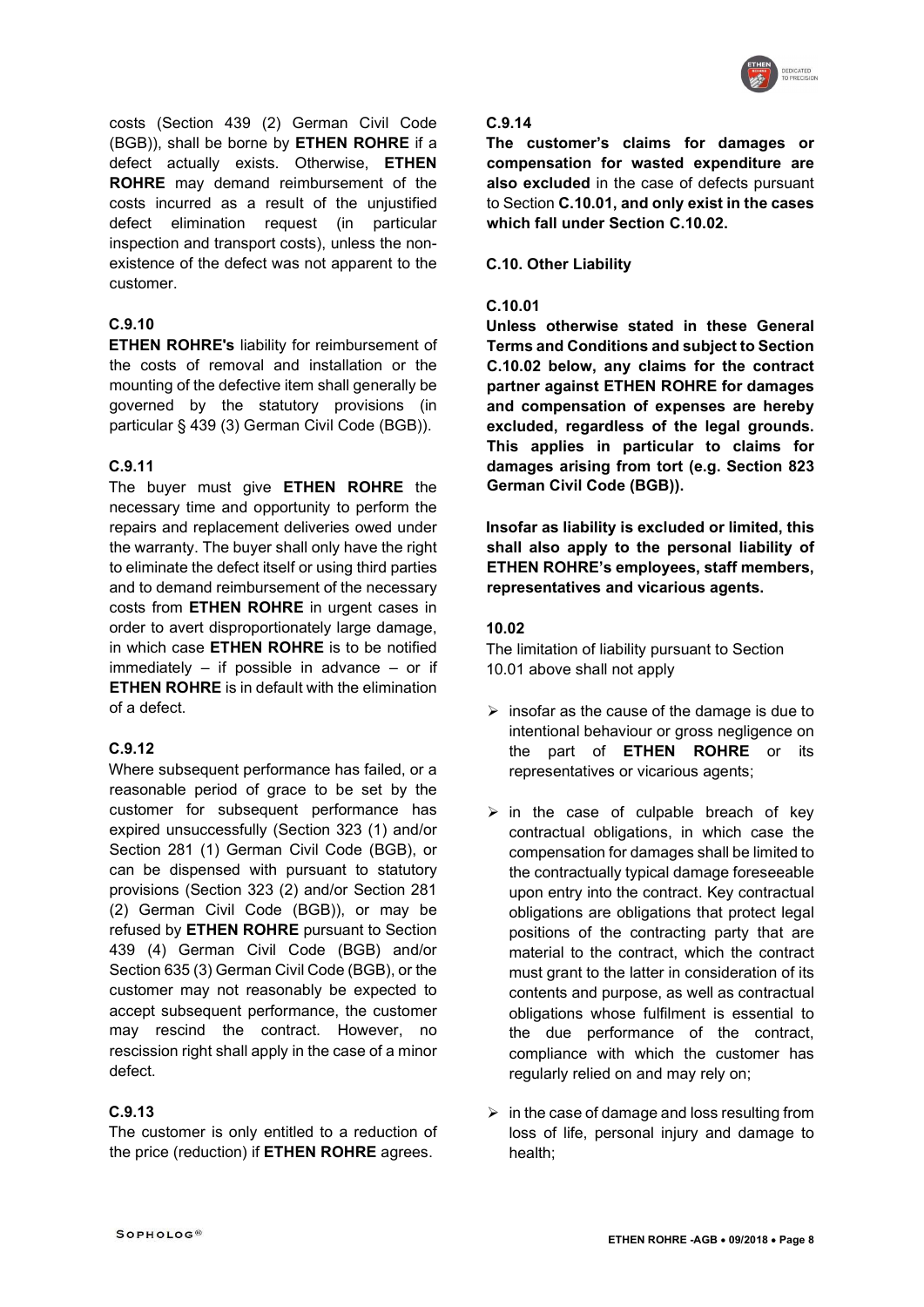

- $\triangleright$  in the event of a delay, if a fixed delivery date has been agreed;
- $\triangleright$  if a defect is fraudulently concealed;
- $\triangleright$  if ETHEN ROHRE assumes a guarantee and/or the procurement or manufacturer's risk within the meaning of Section 276 German Civil Code (BGB);
- $\triangleright$  in cases of mandatory statutory liability, especially pursuant to the German Product Liability Act (ProdHaftG).

The aforesaid regulations do not involve any reversal of the burden of proof to the detriment of the customer.

## C.10.03

In the case of a breach of duty that does not constitute a defect, the customer can only rescind or terminate the contract if ETHEN ROHRE is responsible for the breach of duty. An unlimited right of termination for the customer (especially pursuant to Sections 650, 648 German Civil Code (BGB)) is hereby excluded. Otherwise, the statutory requirements and legal consequences shall apply.

## C.11. On-Call Orders

## C.11.01

If orders on call are not requested within four weeks after expiry of the call period, ETHEN ROHRE shall be entitled to demand payment.

# C.11.02

The same shall apply to on-call orders without a specially-agreed request period if the order has not been requested within four months after receipt of ETHEN ROHRE's notification of readiness for dispatch.

## C.12. Storage/Default of Acceptance

## C.12.01

If a temporary storage of finished goods at ETHEN ROHRE should be necessary due to a default of acceptance, this will not result in the creation of a storage contract.

**ETHEN ROHRE** is not obliged to insure stored goods.

#### C.12.02

In the event of default of acceptance, ETHEN ROHRE is entitled to store the goods in a commercial warehouse at the customer's risk and expense.

## C.12.03

If the goods are stored at **ETHEN ROHRE**. **ETHEN ROHRE** may charge 0.5% of the invoice amount per month, but at least €30.00 and a further €25.00 from every second full cubic metre of goods per month. The customer is free to prove that the claim has not arisen or is in a lower amount.

## C.12.04

The two preceding sections shall also apply in the event that dispatch is delayed by more than two weeks beyond the indicated readiness for dispatch at the customer's request.

## C.12.05

If the customer does not accept the ordered goods within a specified period, ETHEN ROHRE may – without furnishing evidence of the actual damage – demand 25% of the agreed price as flat-rate compensation, unless the customer furnishes evidence that no or less damage has been suffered.

# C.13. Retention of Title

## C.13.01

All deliveries take place subject to retention of title.

## C.13.02

This reservation and the following extension shall apply until all claims arising from the business relationship with the customer are paid and until full release from any contingent liabilities that **ETHEN ROHRE** has assumed on behalf of the customer in connection with the delivery.

# C.13.03

Pledging the delivered goods is not permitted.

# C.13.04

ETHEN ROHRE is entitled to demand the return of its goods subject to retention of title if it has an important reason for such demand, in particular in the event of default of payment, in return for set-off of the proceeds from the sale.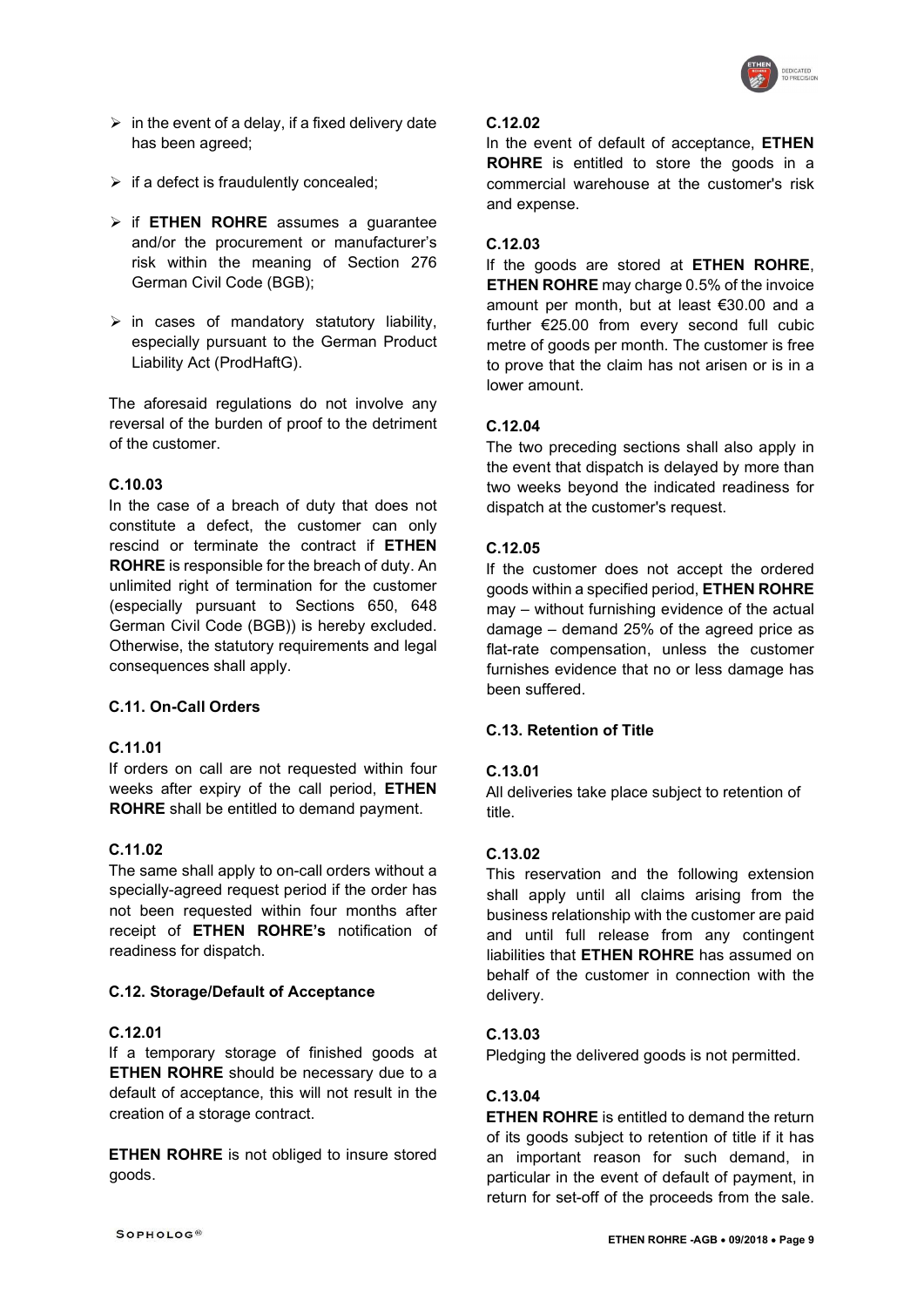

This request for return does not constitute rescission of the contract.

#### C.13.05

If and to the extent that the goods taken back can be sold as new by ETHEN ROHRE to another buyer in the ordinary course of business, the customer shall owe 10% of the invoice value of the goods as a return fee, without detailed evidence being required. If the goods cannot be sold as new in the ordinary course of business, the customer shall – without the need for detailed evidence – owe an additional 30% of the goods invoice value for the loss in value. In every case, the customer may furnish proof of a lower percentage.

## C.13.06

ETHEN ROHRE reserves the right to claim more extensive damage or loss.

## C.13.07

The processing of goods supplied by ETHEN ROHRE always takes place on behalf of ETHEN ROHRE, so goods remain the property of ETHEN ROHRE, to the exclusion of the consequences of Section 950 German Civil Code (BGB), in every processing state and also as finished goods. If the goods subject to retention of title are processed in combination with other items which are also supplied in exclusion of the legal consequences of Section 950 German Civil Code (BGB), ETHEN ROHRE acquires at least co-ownership of the new item on the basis of the ratio of the invoice value of ETHEN ROHRE goods to the invoice value of the other processed items.

## C.13.08

The customer hereby assigns in advance all claims from the resale, processing, installation and other utilisation of the goods to ETHEN ROHRE. If the products sold, processed or installed by the customer contain items that are not owned by the buyer and for which other suppliers have also agreed a retention of title with sale clause and advance assignment, the assignment shall take place in the amount of the co-ownership share of ETHEN ROHRE, which corresponds to the fraction of the claim, or otherwise in the full amount.

#### C.13.09

The collection authority which the customer retains despite the assignment expires in any case by revocation, permissible at any time.

# C.13.10

If the value of the security interests to which ETHEN ROHRE is entitled exceeds ETHEN ROHRE's claims against the customer by more than 50% in the case of deliveries of goods, and by more than 20% in the case of other services, ETHEN ROHRE shall be obliged, at the customer's request, to release the security interests of ETHEN ROHRE's choice to the corresponding extent.

## C.14. Place of Performance and Fulfilment

#### C.14.01

The place of performance for the services to be rendered by ETHEN ROHRE is always the registered office of **ETHEN ROHRE**. The same shall apply if **ETHEN ROHRE** carries out the transport itself.

## C.14.02

The place of performance and fulfilment for the services to be provided by the customer is the registered office of ETHEN ROHRE.

## C.15. Jurisdiction and Substantive Law

## C.15.01

If the customer is a merchant within the meaning of the German Commercial Code, a legal entity under public law or a special fund under public law, the exclusive – and international – place of jurisdiction for all disputes arising directly or indirectly from the contractual relationship shall be the registered office of ETHEN ROHRE in Aachen, Germany.

However, in all cases ETHEN ROHRE shall also be entitled to take legal action at the place of performance of the delivery commitment under these General Terms and Conditions or an overriding individual agreement or at the customer's general legal venue.

Overriding statutory provisions, in particular regarding exclusive responsibilities, remain unaffected.